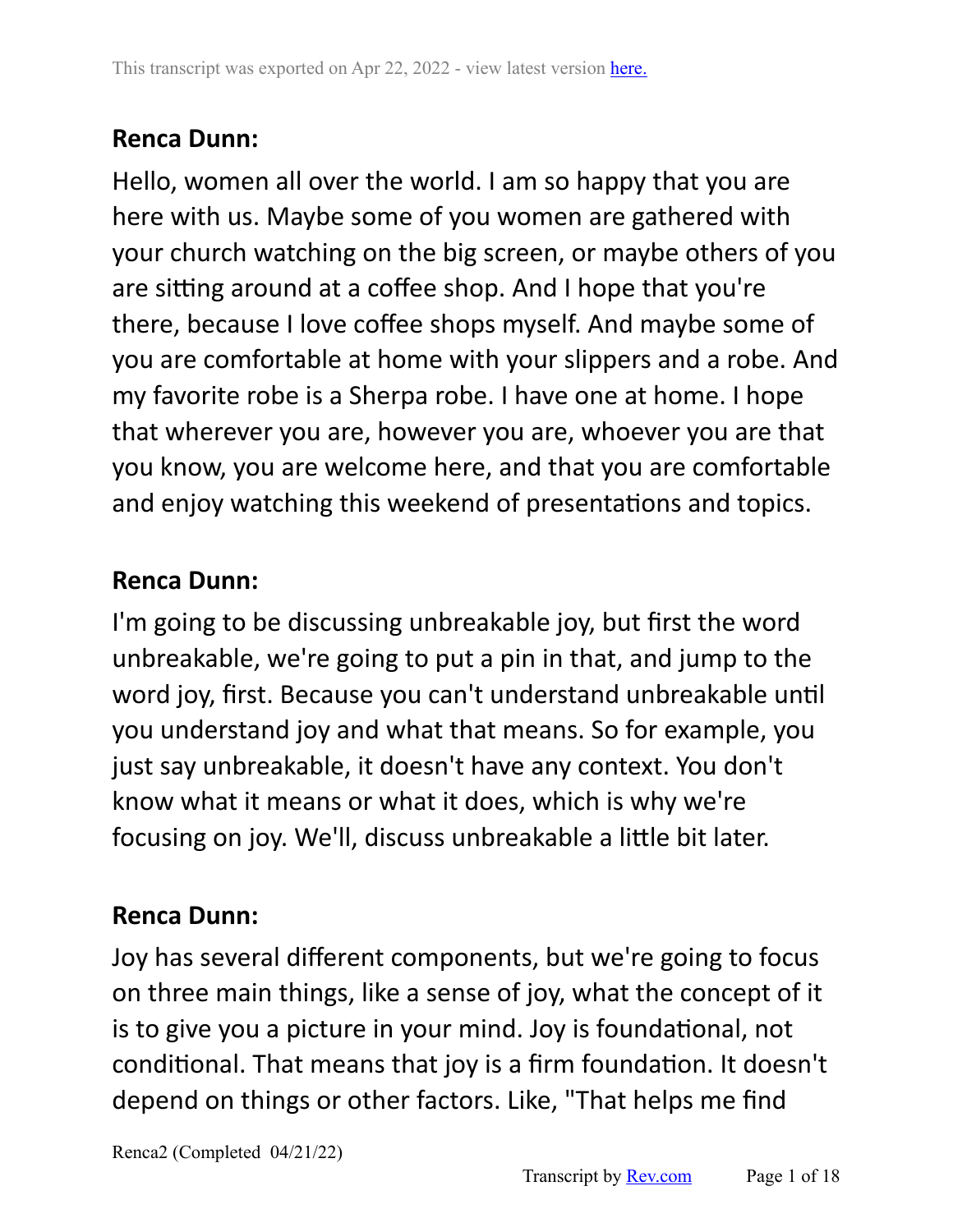joy," that would make it conditional. Second joy is built, not bought. You can't go to the store and buy joy and say, "Woo, I got it." Or get it quickly. No, joy is a process that is built over time, and I'll expand more on that later. Third joy is internal, not external. There are many different external factors in our lives and they influence us. But joy is internal, and it influences things around us. Because it starts from the heart, from our relationship with God.

### **Renca Dunn:**

I will expand on each of those three points. First, joy is foundational, not conditional. I want you to envision what a house looks like. If you're going to build a house and it has no foundation, it, for sure, is going to become subject to weather or other circumstances that are going to destroy it. It will fall flat. First, you must dig a hole, put in cement. Well, at least I assume it's cement. If you are a construction worker or you know how this actually works, apologies, if I am not being accurate here. I know there's some kind of foundation, maybe it's even metal or wood or whatever, but the point is you start with a firm foundation and build up from there.

# **Renca Dunn:**

And that's what joy is. Joy is a foundation. Joy is not the walls. It's not the windows. It's not something that can easily be thrown up, and then falls back down. It is the foundation. So I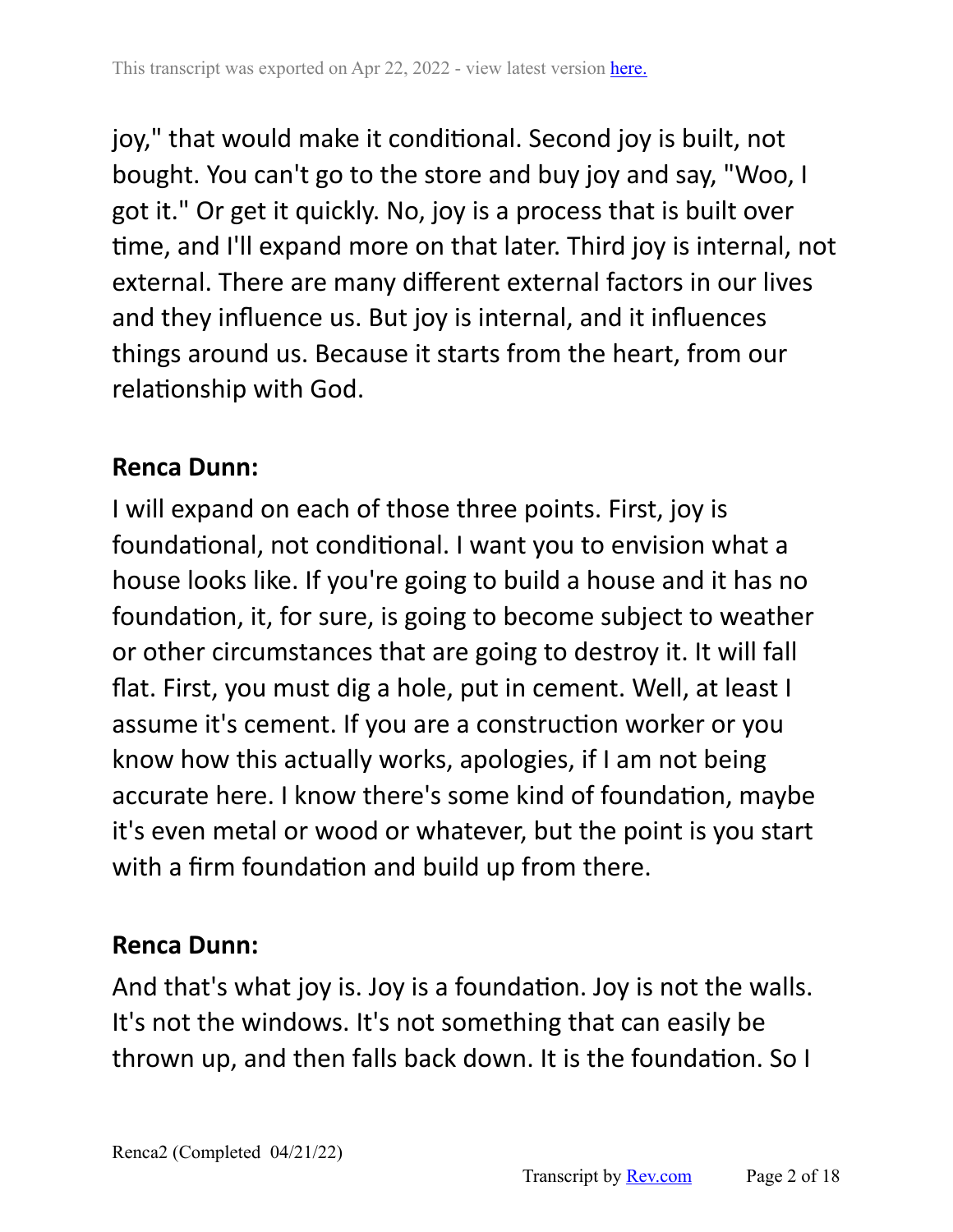want you to have a picture of a house in your mind, when you think of that.

#### **Renca Dunn:**

I also went to the dictionary to see what it defined as joy. Well, it says, that joy is an emotion, it's a feeling, feeling good, feeling inspired. Goodness gracious, that's it. I kept looking and looking and thought, okay, no, honestly, I think that's a mistaken perspective. No wonder many us confuse joy. We struggle with how to define it. We think, I don't have any joy. But you need to look at the dictionary to help us understand part of joy. Sure. But actual joy is not a feeling. It is not an emotion.

### **Renca Dunn:**

We need to back it up and look at what the Bible says about joy. It's not influenced by external circumstances. The Bible says that joy has several parts, and part of it is emotional, yes. It's not void of feeling, but it's not only that. It has different aspects, just like a house and its foundation. It has different parts of it that all work together. There's a worldview, and it's only one sliver of that entire picture.

#### **Renca Dunn:**

Joy has so many different components and parts, but it requires the collective to be a full picture. Again, no wonder we are confused about what joy is. We often confuse it with happiness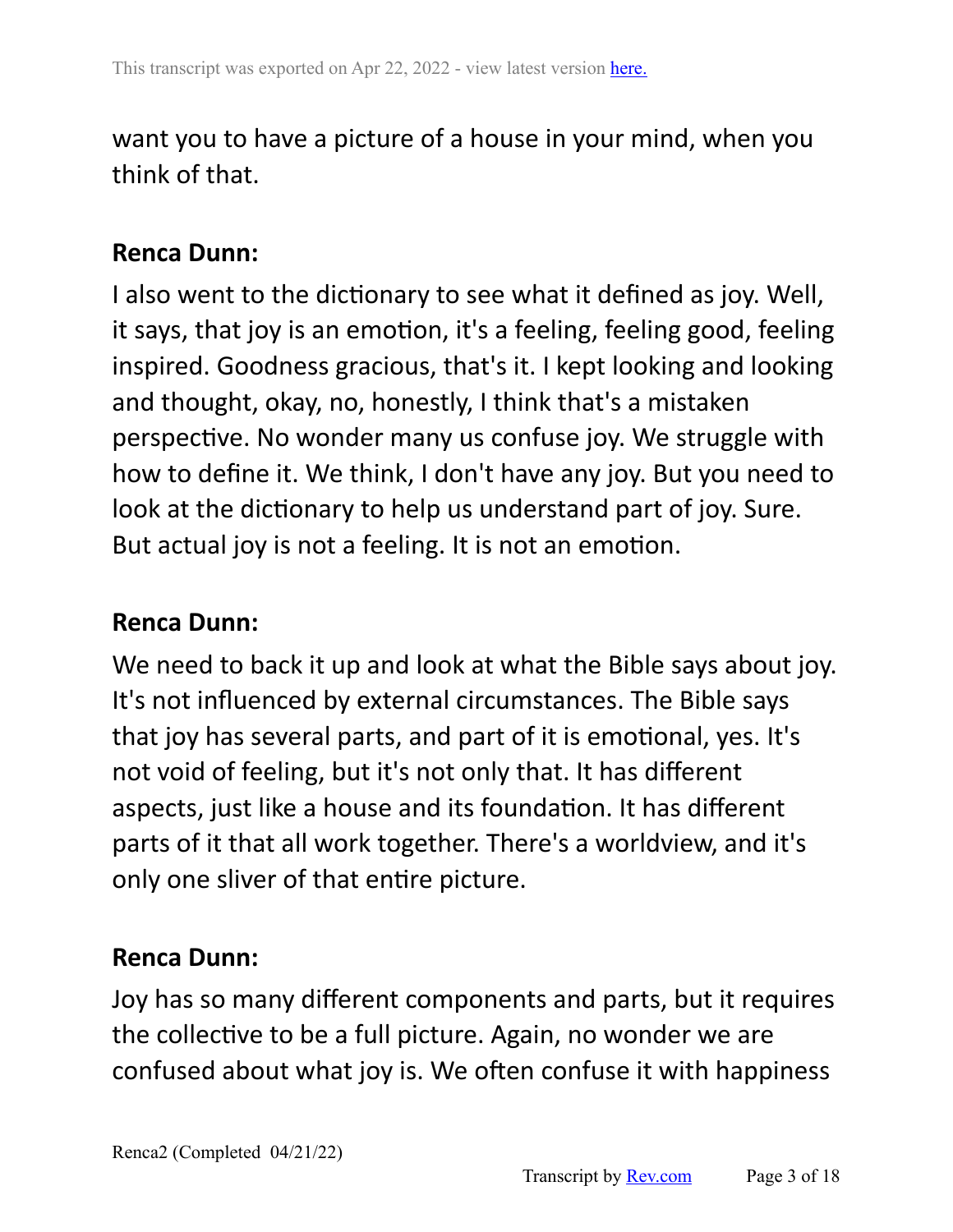and there is a little bit of crossover, but it is not synonymous. Yes, there is a relationship between happiness, which is temporary, and joy. But what is happiness? It is a little more temporary, more short lived, like pumpkin spice lattes. And trust me, I love my pumpkin spice lattes. Oh, and an iced pumpkin spice latte, come on. Can I get an, amen?

#### **Renca Dunn:**

Yeah, iced pumpkin spice lattes are just, hmm. I am happy in that moment that I am drinking it and consuming it. And then just like that, it's gone. And I throw it away and, yeah, I'm happy. Maybe I have a bit of a caffeine rush, but that's going to end too. I'm going to go about my day. And maybe another example, if I come back from a date and it was a great date, I'm happy in that moment, yes. But that person's going to leave. The date's going to end. That feeling is going to dissolve.

# **Renca Dunn:**

It's not the same as joy. Joy is a firmly rooted situation. I want you to envision a tree. It has roots underneath the ground that keep it firmly planted in the ground. Those roots are the tree's foundation. And out of that grows the beautiful trunk and branches and leaves, and sure the leaves change color, they fall, they change. The leaves are a better representation of what happiness is, because that comes and goes in different seasons.

### **Renca Dunn:**

Renca2 (Completed 04/21/22)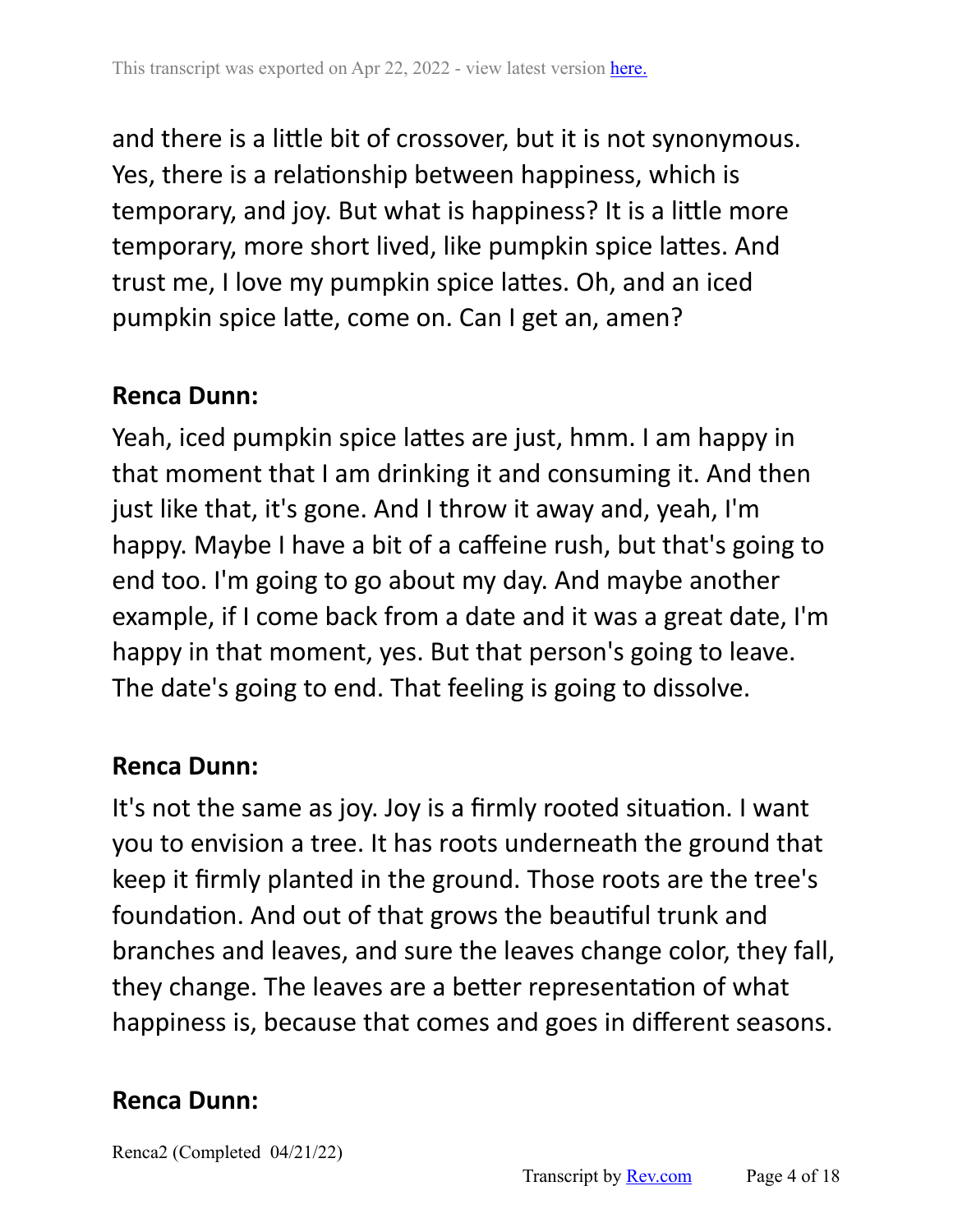And happiness is good, don't get me wrong. But we can't depend on happiness to make you feel like you were close with God. Your relationship with God is not based on happiness. It's based on joy. And joy is not what the world gives you. It's what God gives you. And that's why it's really important for us to have an appropriate perspective on what joy is first. It is foundational. It's actually one of the hardest things, or the hardest thing to find, especially during hard times.

#### **Renca Dunn:**

Our lives are hard. Society is hard. Things come up in the world and it feels like it is caving in. It feels like too much. Now, can you still find joy through all of that? The Bible is full of stories, and it doesn't say, you're going to find happiness through hard times. I mean, if you think it's in the Bible, you show me, bring it on. But it does not say that. It's not going to say, you will find happiness through hard times.

### **Renca Dunn:**

It's impossible. It doesn't say that. It says, you will find joy through hard times. It's tough to distinguish the difference, but they are different. Joy is foundational. It's rooted. It's planted. And through that, you grow from hard times, just like a tree. Like an evergreen tree, it can sustain wind and damage and all sorts of environmental factors. The leaves can blow off, the branches can break off, and yet, if its roots are strongly rooted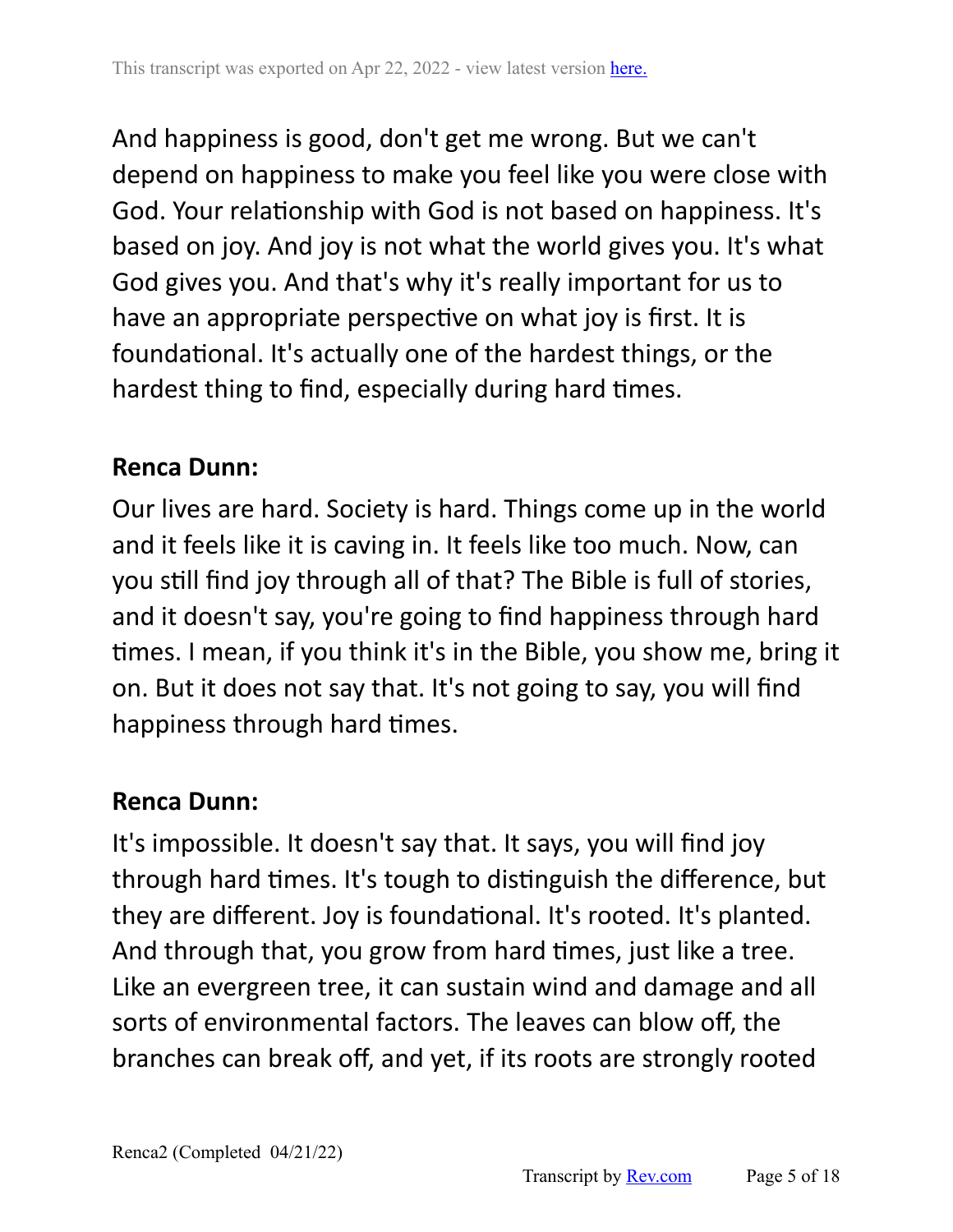and planted in the ground, then nothing is going to shake it. Nothing's going to break that tree down.

#### **Renca Dunn:**

That's what we need to have in mind, when we are rooted in joy. We are rooted in joy, because we are rooted in the Lord, not in the things of this world. We do often forget that joy includes struggles, frustrations, pain, grief. Joy is in all of that.

### **Renca Dunn:**

My second point is that joy is built and not bought. We really live in a microwave era. We're like, "Come on, come on, chop, chop, chop. Let's go. Let's go. Let's go." It's like a fashion show. "One, two, three, strike a pose. Go, go, go! Stella, go! Becky, go! Mary, go!" And they're just going, going, going, cycling through.

### **Renca Dunn:**

Society doesn't stop long enough to pause. Just like our social feeds. We're looking through the news, inundated by triggers all day long. So much information. Do we understand the concept of how joy is built? No, we don't. We want joy and we want it now. We don't understand that it is a process.

### **Renca Dunn:**

One of my favorite metaphors and pictures of joy is the joy of motherhood. The joy of marriage. The joy of farming. Now, the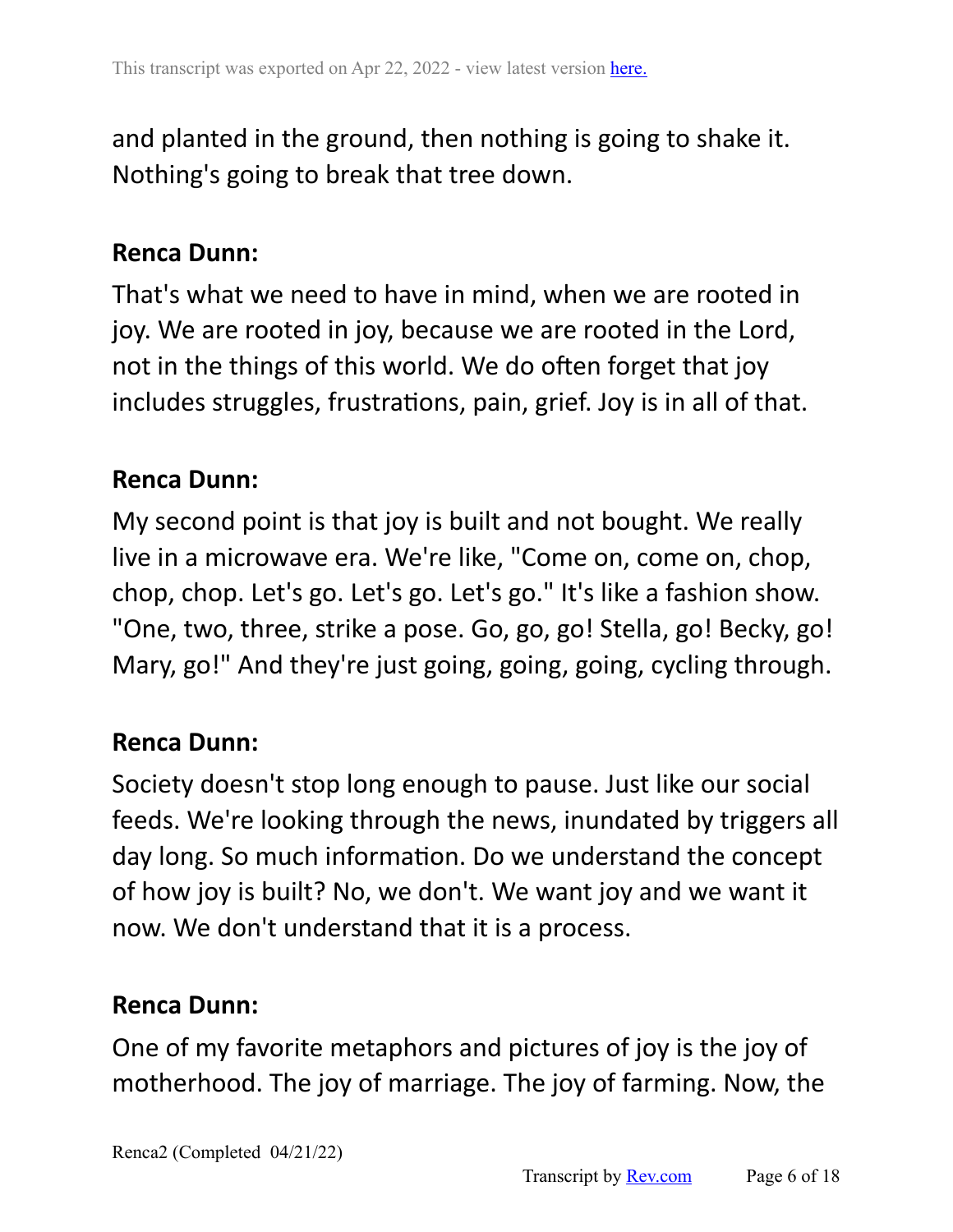joy of motherhood. Let me preface this by saying, I myself am not a mother. I don't have kids. I've never been pregnant. But I have so many friends who are mothers, and it is the biggest gift to them on earth. And I hear their stories, from all my mom friends. And when they see their baby for the first time, they notice that it is a bundle of joy. And the baby didn't just pop out instantaneously. We know it took nine months. And now I'm not going to get to the point about how we got to the part before the nine months.

### **Renca Dunn:**

But the nine months of being in the womb, a growing... The moms aren't doing crazy things. They're not skydiving and living recklessly. They go through an entire process of morning sickness, of routines and rituals to help the pregnancy along. They're like, "I need my space," or, "Oh, the temperature's too hot. Can you turn it down?" Or "I have these different cravings," and it's all happening while the baby is growing inside their stomach. And it's a process. And then that process ends and the bundle of joy comes. And there's so much joy that is experienced in seeing the finished work of that baby.

# **Renca Dunn:**

Same thing with marriage. You don't just find a person, get married, and everything's hunky-dory. You're going to have conflicts, ups and downs, ebbs and flows. It's a hard process. And yet still there is joy to be found in marriage.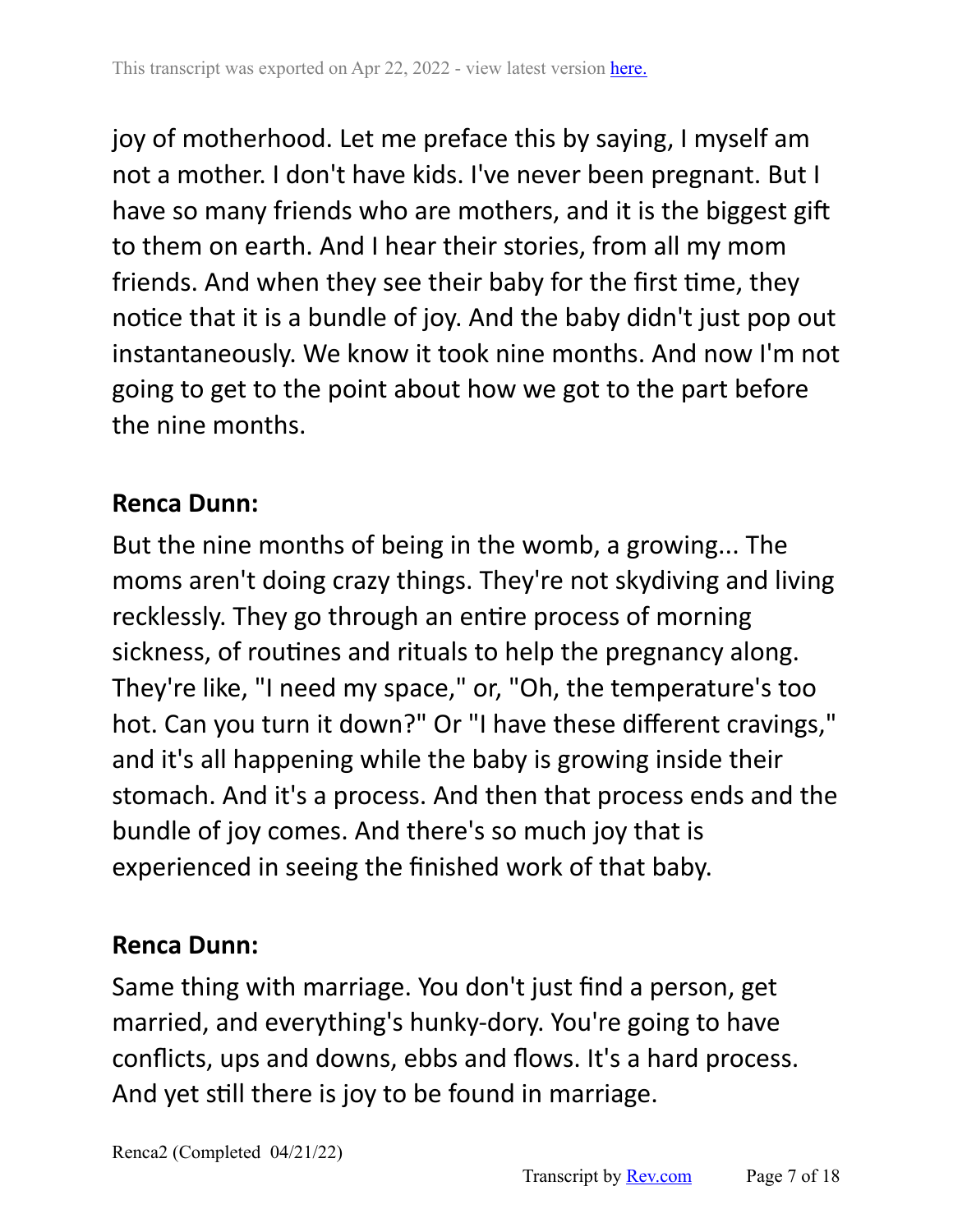Now, the joy of farming, maybe you're wondering why I would even mention that, but I'm from the Midwest. And I did live in DC for 12 years before I came here to the Midwest. And I just have a high respect for farmers. My dad was a farmer, but, of course, as a kid, I didn't really pay attention to what he did or have respect for that. But now as I'm an adult, I have such an awe and reverential respect for the hard work that goes into all the food that we eat. We're just eating different things on our plates, but we don't know where it comes from.

### **Renca Dunn:**

That a truck had to bring it, and before that people had to harvest it, that before that people had to sow and plant the seeds, and farmers had to wait and wait and wait. The second the seed was planted, it didn't sprout forth, a fully ready plant for harvest. It took so much time. But if you have witnessed that, please send me a message on Instagram, on Facebook, let me know. But you're not going to see it. Seeds take so much time to grow and they need water and sunlight. And then thankfully, when all the conditions work out and their harvest happens, that's great. And then it ends up on your plate, and you eat it. That's all the joy of farming.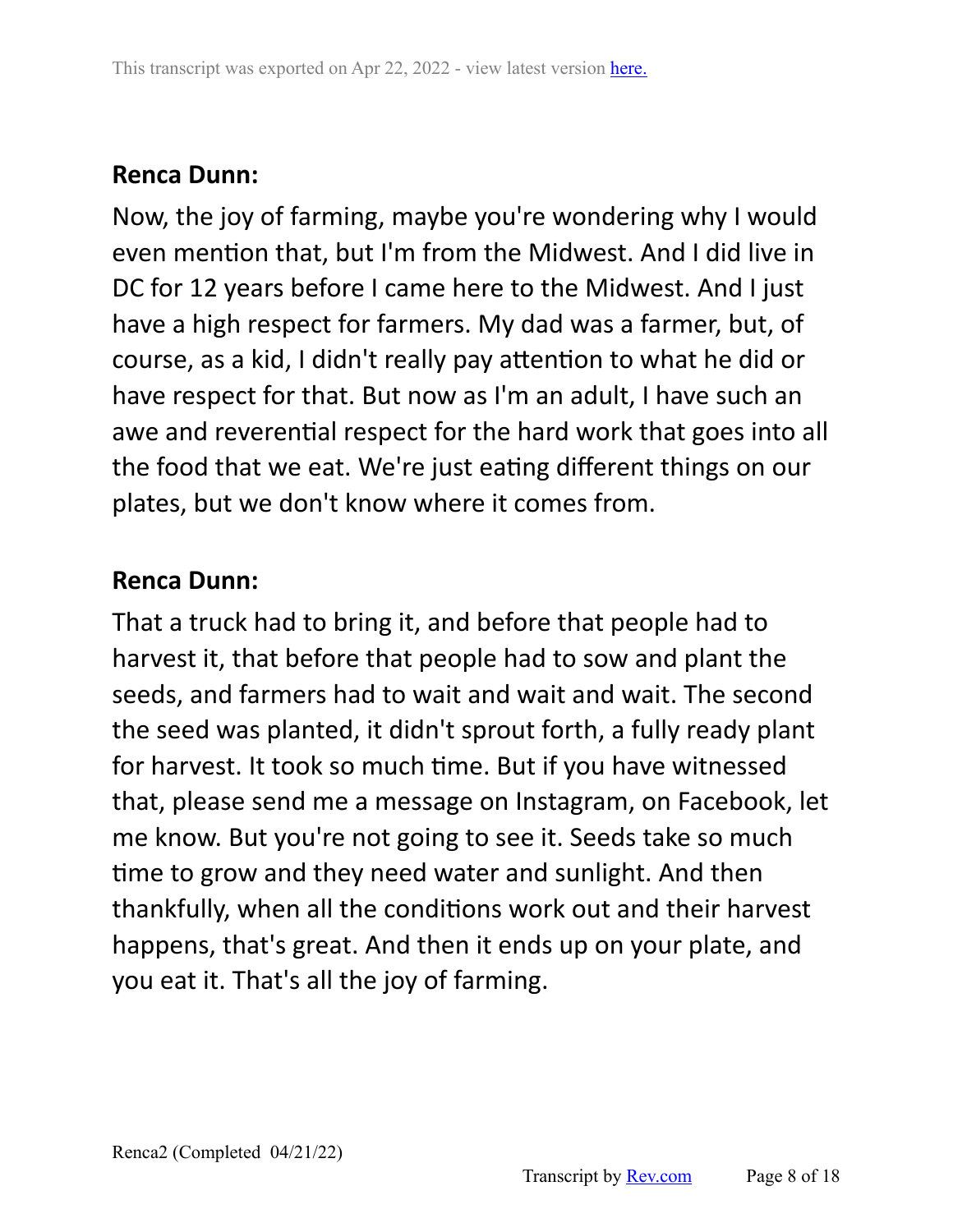It took hard time, a hard effort to reap that harvest. And it doesn't matter if it's a good harvest or a lousy harvest. It still takes so much time and work. Same with marriage. Same with motherhood. Nothing happens instantaneously. We need to remember that as we go through the process, joy is built.

### **Renca Dunn:**

Just like a woven rug. Back in the day, rugs were really hard to make. It took a lot of work today. We know we have machinery, but back then people had to make it by hand. They had to use grains and grind it all together and make the threads. Just one thread. Then they had to do that all over again, and weave it through the loom. And after one row was done, do the next row, and the next row, and the next row. All the way up the loom until they had the final finished product. I want to show you a quick video of how that looks.

### **Renca Dunn:**

(silence)

### **Renca Dunn:**

Did you see that rug? It took a lot of work. Again, that emphasizes the point of how joy is built and not bought.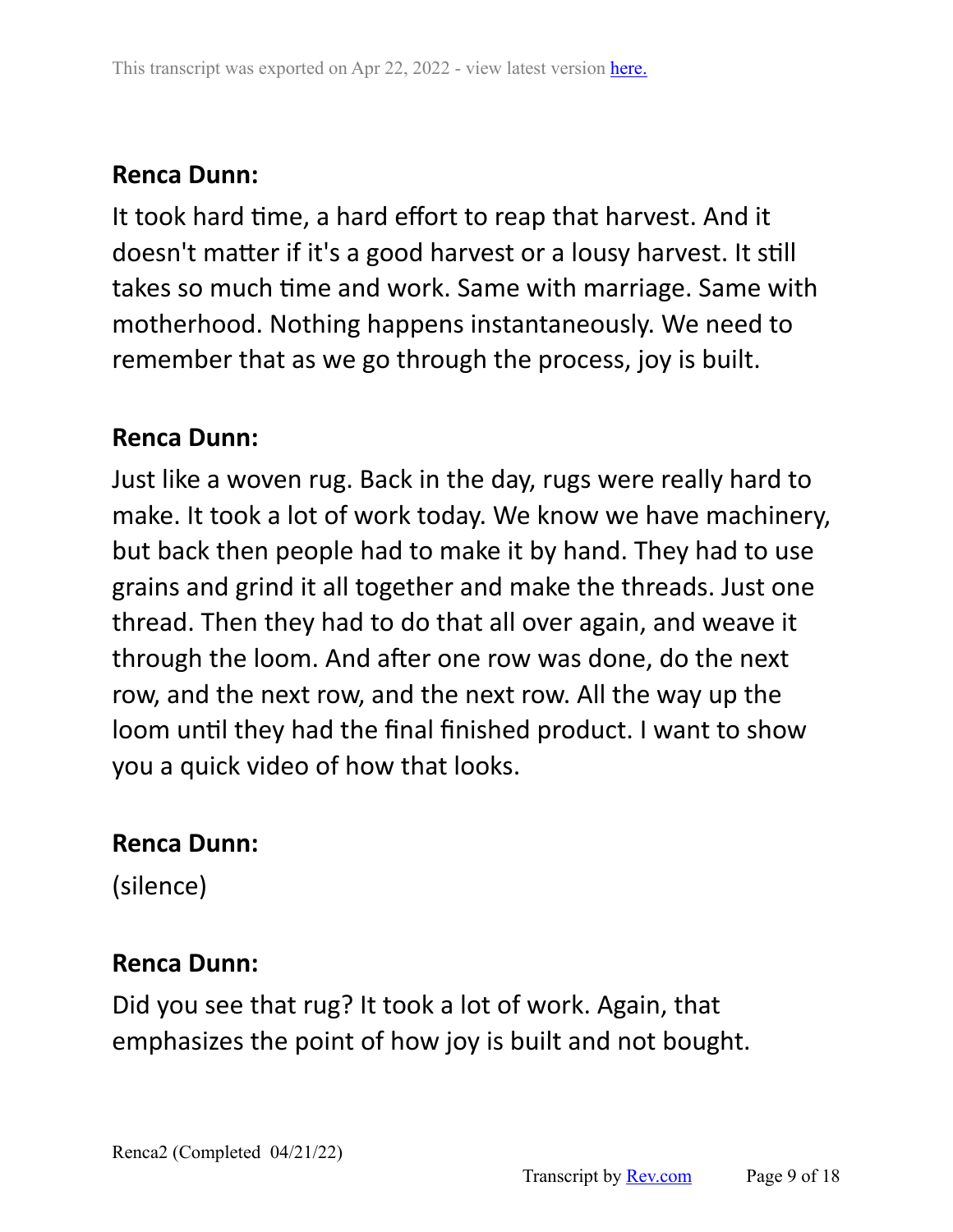Lastly, joy is internal and not external. Many external things influence us, that's for sure. And that relates more to happiness, that temporary quick thrill that we get. And that is external related to places or people. We are happy in that moment, but joy starts from within. And then it overflows and influences the things around us. It's not the other way around. When I mentioned that joy is built and not bought, I talked about motherhood, marriage, all those things are internal processes as well. Same with farming and the seeds in the ground. Everything starts inside, when it relates to joy.

### **Renca Dunn:**

Now, I do want to discuss what kind of joy or the different parts of joy that are related to God. We need to look at what the Bible says. I always love the small words like, in, of, by. They're simple little words, but they are key. They are key to understanding the joy. I've always said that to friends and family over the past couple years, "Look at the words, in, by, of, we got to pay attention to those, because the Bible from cover to cover, so many instances, especially in the Old Testament. Over a 100 times, the word joy is mentioned, and it has 15 different Hebrew words for joy.

# **Renca Dunn:**

In the New Testament, in the Greek, it's over 60 times, we see the word joy mentioned, and there's eight different Greek

Renca2 (Completed 04/21/22)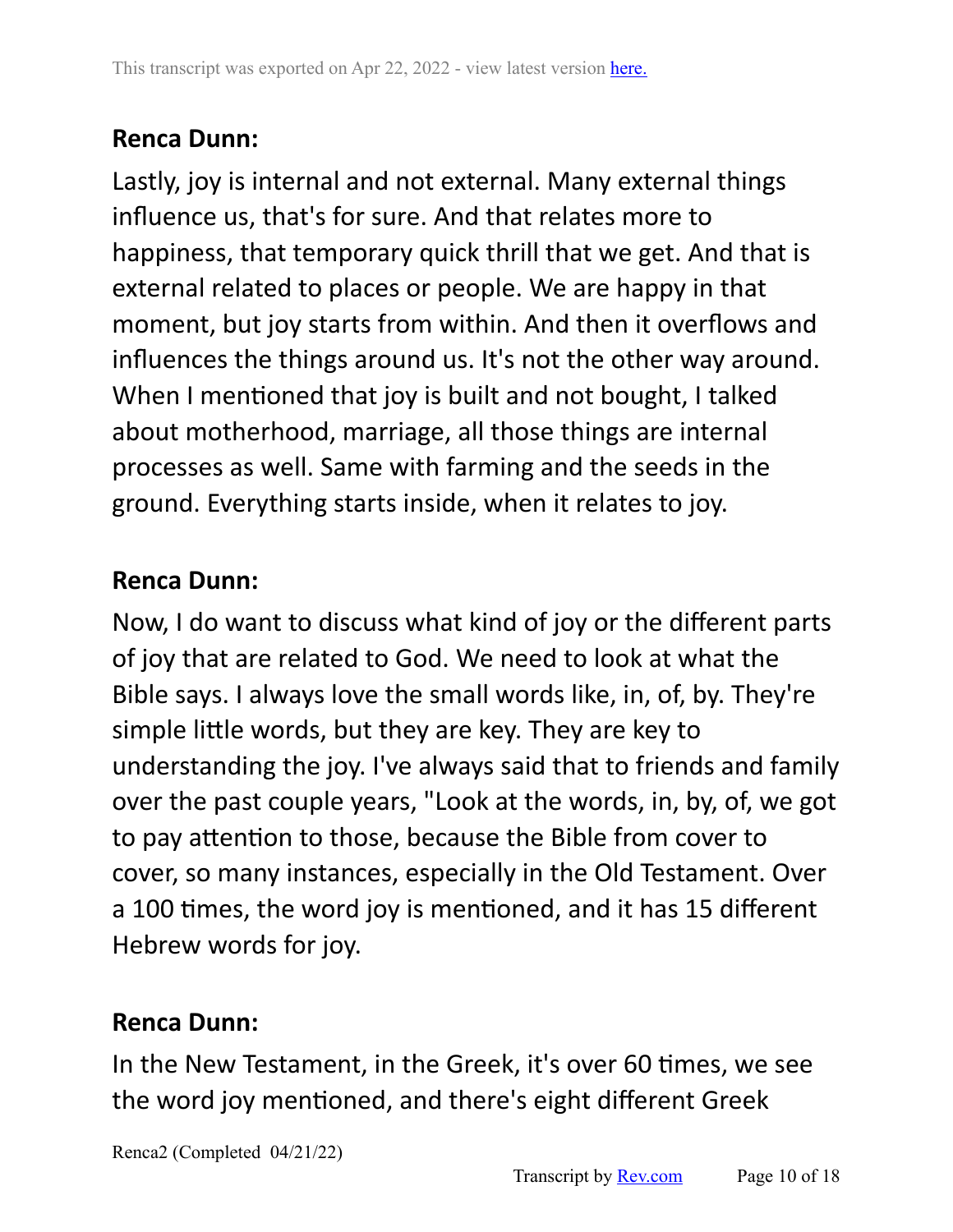words for that. Every instance of joy has the word in or of or by connected to it. For example, joy in the Lord, joy of the Lord, Joy in Christ, not just joy, it's joy in Christ. Joy in, of, by pointing back to God every time .it's easy to confuse it with joy that maybe the world gives us. And sure the world can give you joy, but it's going to be like ashes. It's going to dissolve super easily. It's like quicksand.

### **Renca Dunn:**

When joy is rooted in the Lord, the type of joy that he gives us, that is eternal, that's permanent, and it's internal. I love analyzing that. The English word joy, we have joy, and then we have rejoice. But for the Hebrew word, maybe there's 15 different translations. And then the Greek, there's eight. For English, we have maybe one or two rejoice, joy. But ASL, we have so many variations as well. If the Hebrew has 15, we have joy like this, like this. We have many different options, and from a perspective in ASL, to communicate the concept of joy.

# **Renca Dunn:**

Wow, Joy rooted in the Lord. I like Romans 12 verse 12. It says, we rejoice in hope. And we rejoice in hope through suffering. Wow. The Bible tells you that through your struggles, through your frustrations, through everything you experience, there is still joy. It's not hiding from you. Where are you finding your joy? Are you going to find it in the things of this world? No, the Bible says you will still find it in these hard times, in the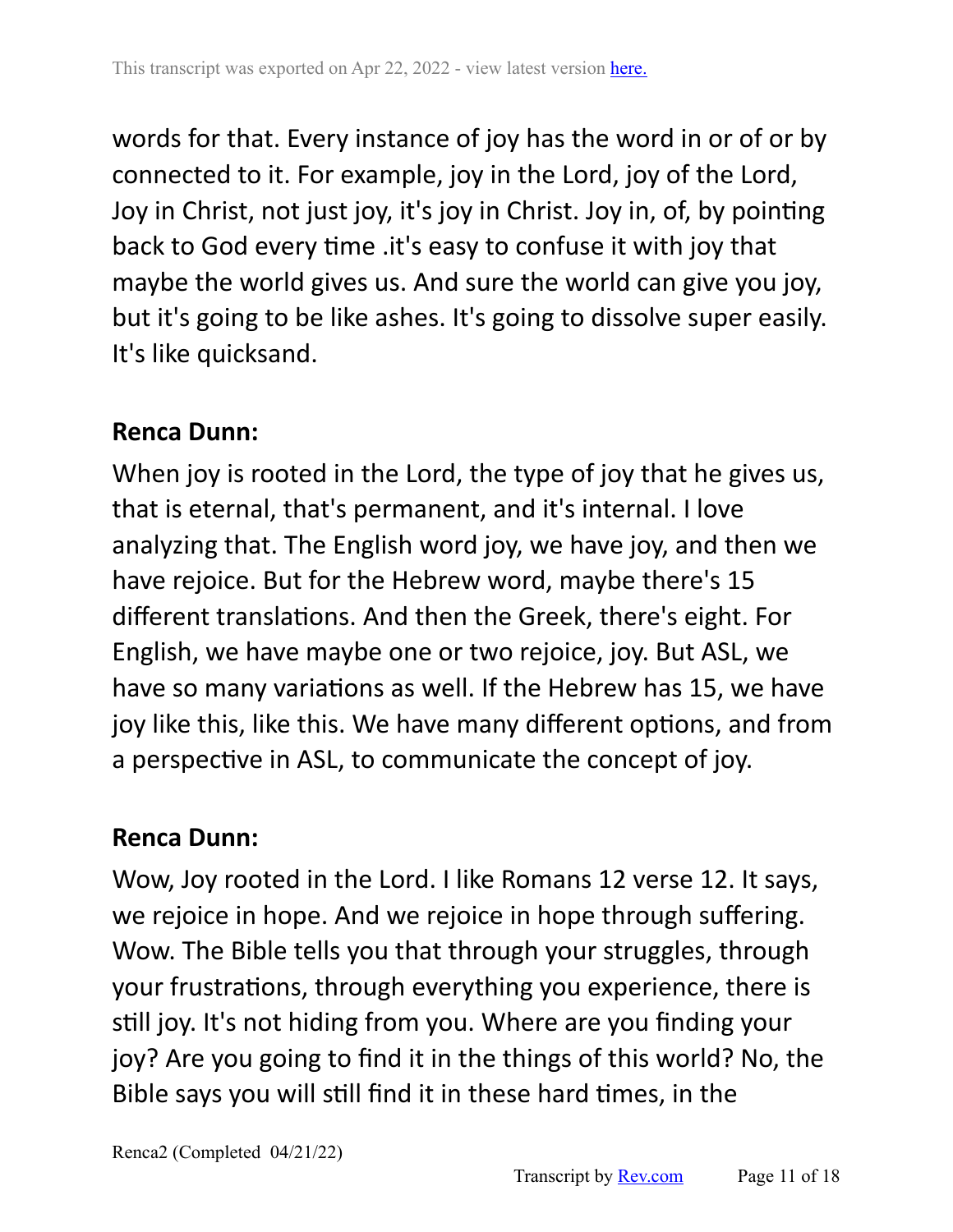sufferings, in the hardships. We find joy in hope, in Christ. That key word, in, of, by. It's important where we find our joy and it's always going to be found best and most in Christ alone.

# **Renca Dunn:**

Remember joy is not a mood. You say, "Eh, I am not in the mood. I'm not feeling it. Eh, today, I'm not feeling joyful. No." Yes, although joy is a feeling, partially a feeling, it is foundational. It is built. It is internal. And I want to discuss Nehemiah. It says that the joy of the Lord is our strength. Now, it's telling you the joy of the Lord is our strength.

### **Renca Dunn:**

So I want you to understand the context of Nehemiah, in that time. When the wall is being built, people were not happy. They were grieved. They were distraught. They were realizing the error of their ways. The temple wall had been destroyed. They were trying to figure out what to do next. But they still said, "The joy of the Lord is our strength."

# **Renca Dunn:**

How do you think you would feel in that situation? "Oh, right. Yep. Amen." And just carry on your way? No, I'm saying to you, I'm also not just preaching this to you, I'm preaching this to myself too. I need to practice it as well. Each of our different topics that we have today, we are not, any of us, experts on everything. We are still learning ourselves. I still struggle. I still have to navigate through a lot of different, tough things. But the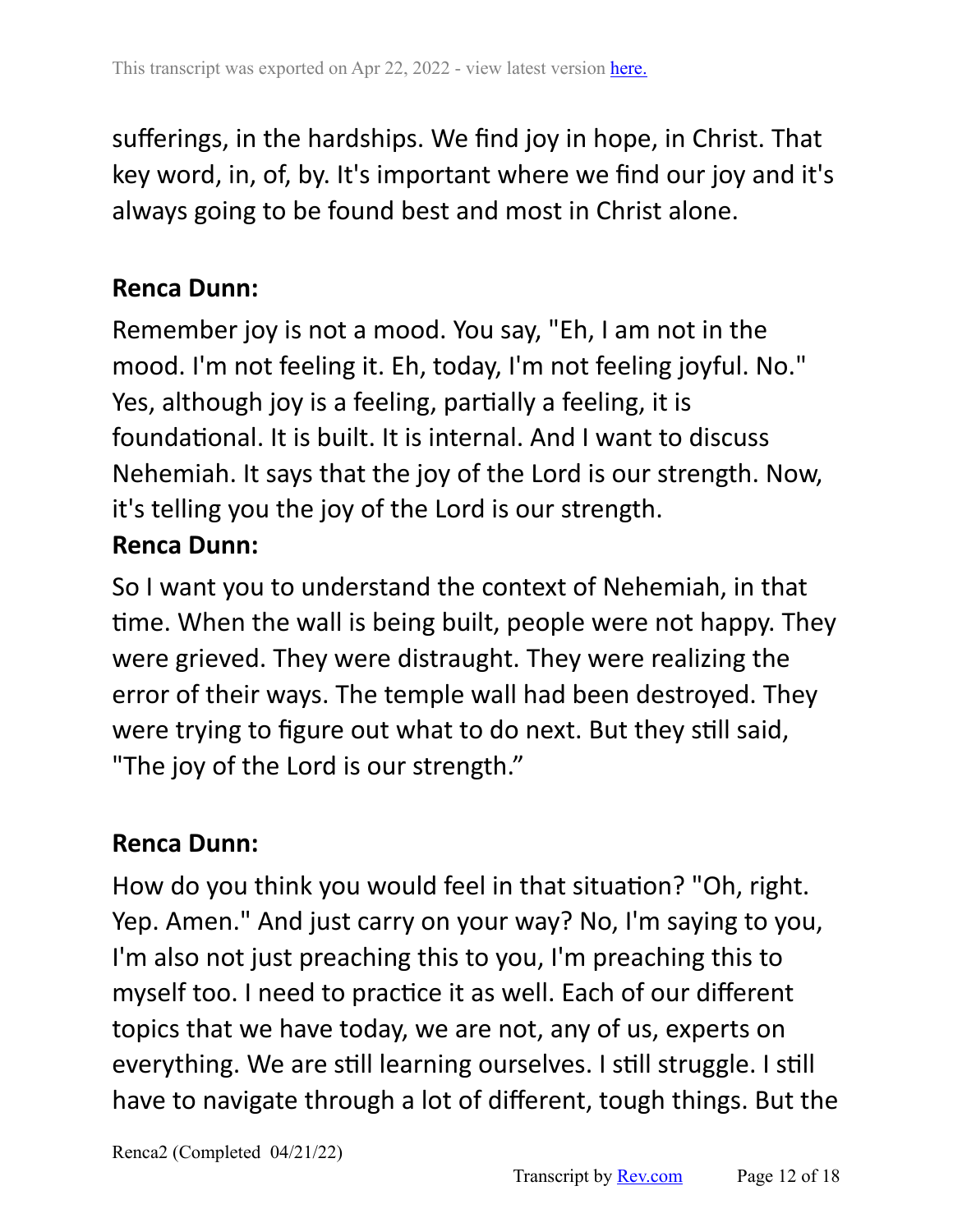point is we need community to surround us, to support us. We need the church. We need to remind each other constantly. Otherwise, we will forget.

#### **Renca Dunn:**

Remember, what you consume is what you become, what you feed your mind, what you feed your soul, what you feed your heart. We eat food for our physical bodies, yes, but we often forget that we need our spiritual food. We feed things to our minds as well, to our heart, and it influences our whole being. It can cause joy to become unrooted in ourselves, and that's not right. Or we can decide to feed our souls from the Lord, from the body of Christ, and that joy will be reinforced and be stronger and stronger.

### **Renca Dunn:**

So let me clarify. I don't mean that if you're having a bad day or you're feeling depressed or grieved that you need to hide it or sweep it under the rug, that's not what I mean at all. We are all humans. We all need to process the feelings that we have.

# **Renca Dunn:**

Honestly, I'm going to be blunt with you. I think too many of us struggle with toxic positivity. We go through hard things in life and we share about it. And heard people that say, "Oh, you just pray about it. Okay, hun. Oh, you just give it to Jesus, you'll be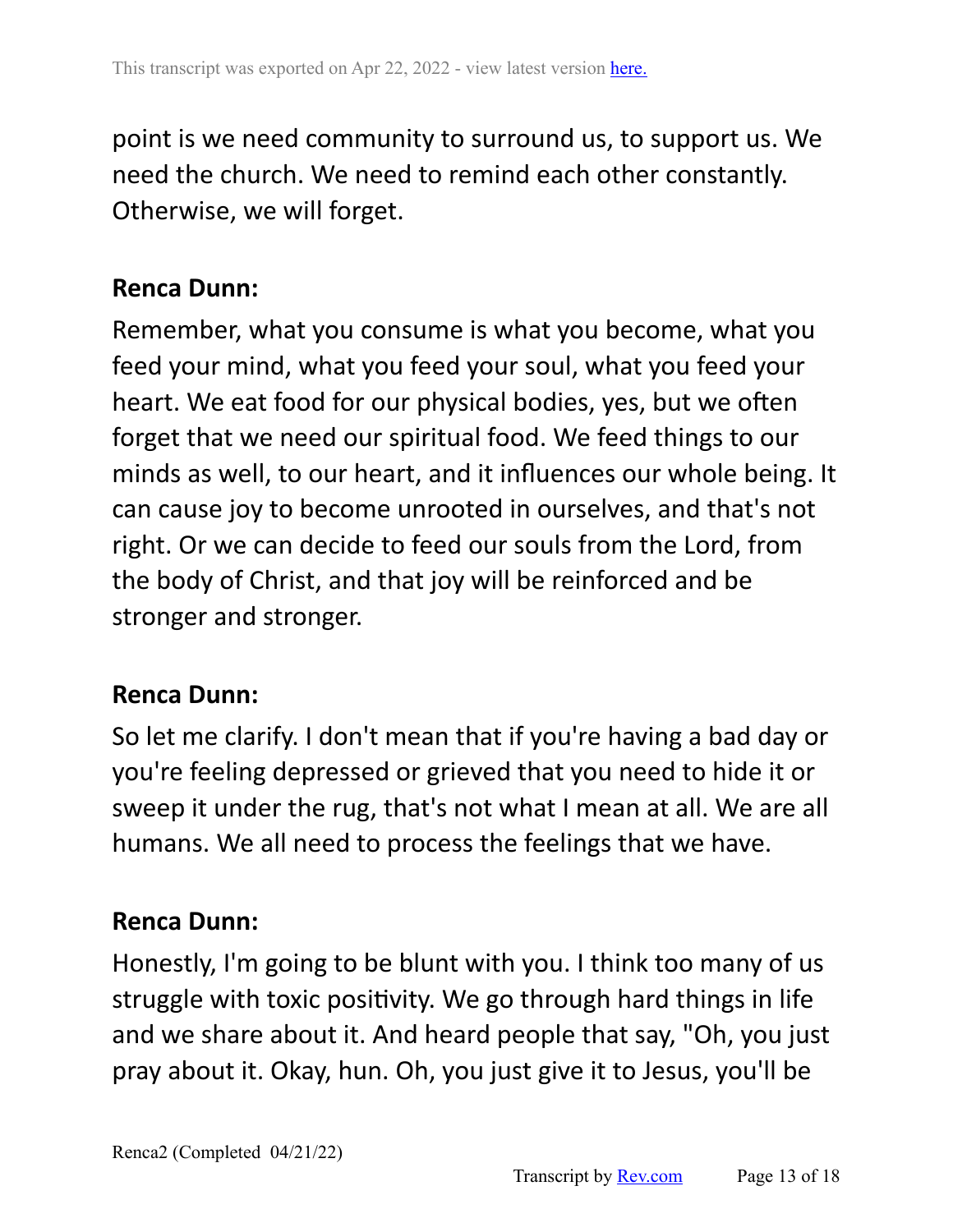fine." Ys, of course, pray and give it to Jesus. But grief hurts, I'm frustrated. And if someone just says, "Pray about it," and gives me a little gold star and sends me on my way, what does that do for me?

### **Renca Dunn:**

That is not what I mean or what I want you to do at all. You don't just need to white knuckle yourself through the process, and say, "Oh, I got to be positive. I have to be positive." No, be angry. Feel what you're feeling. But we need to be obsessed with joy. We need to steer away from toxic positivity and realize that we are all humans, that we all have different kinds of emotions, and that as we process them, it's okay. It's part of life. They're not meant to be hidden.

### **Renca Dunn:**

So that's why I mentioned earlier the importance of community and surrounding each other with support, because we do forget. We have another example of Moses and the Israelites. They were wandering in the desert for 40 years, and that was not easy. But all of the Israelites had literally seen with their own eyes the miraculous wonder of God rescuing them from Egypt. They even saw the Red Sea part for them to walk through it. They saw it themselves. And yet for 40 years, as they wandered in the desert, they started complaining. They were griping. They thought, ah, God doesn't care about us. It doesn't matter.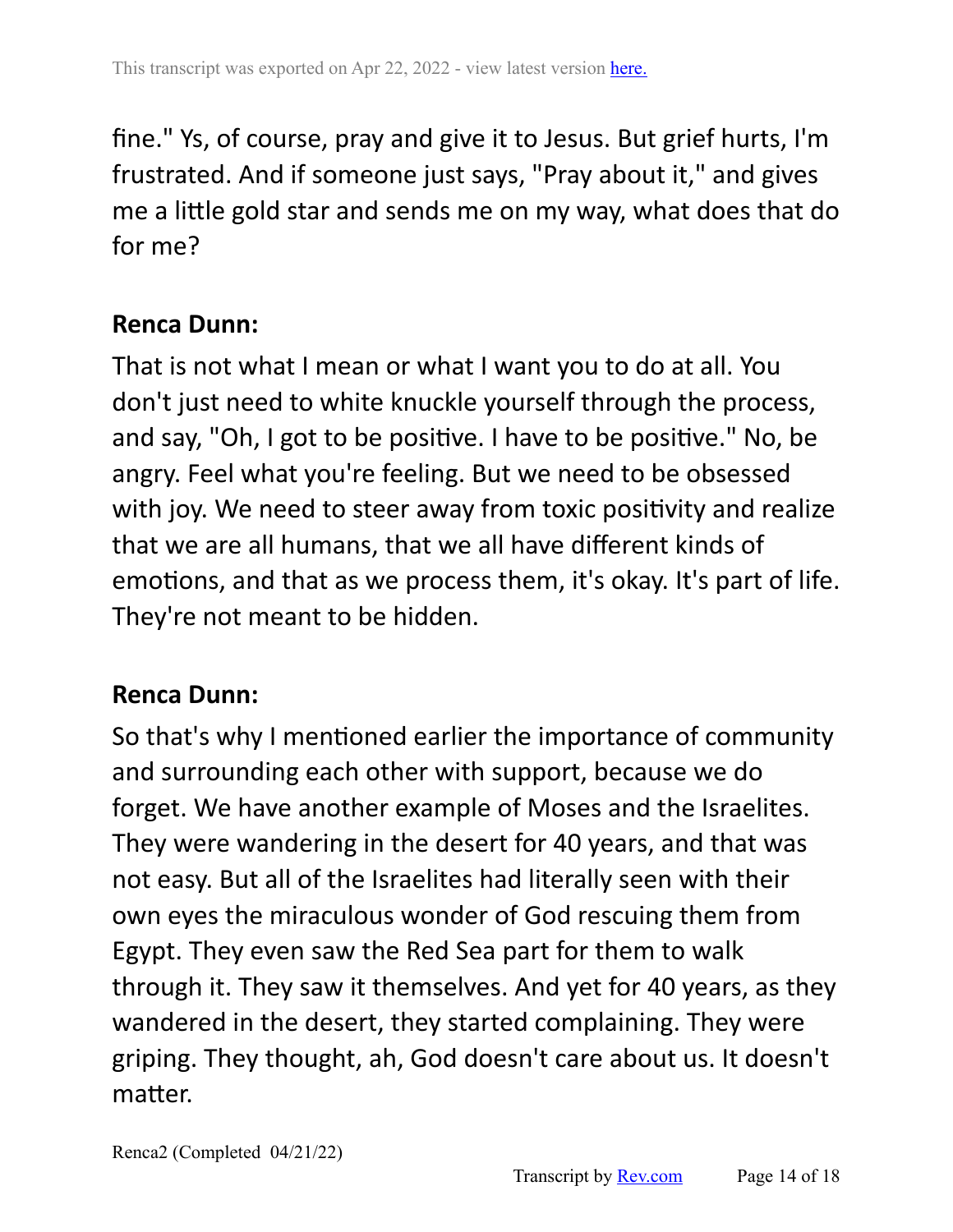But hold the phone. They saw those miracles themselves. And so how... Today we think, oh, if I saw a miracle, then I would believe, but that's not how it works. We know that the people who even saw it firsthand struggled to still trust God. So that's why we have to remind each other what is true and what is right. And that we're to be rooted in the Lord, and not the things of this world. We can cry out to God and share our hearts to God, but it's important that we don't complain.

### **Renca Dunn:**

So what is joy? It is what we experience when we trust in God. Joy is not something like a light switch, that you turn it on, whoop having a great day. Turn it off, oh, bad day. Good day. No, it's not that. It's the process of trusting God. And he will take care of you. It's the process of experiencing God. He is everywhere. He is everything. He is with you. You think, oh, he's not here. That's not true. He is in your own being.

# **Renca Dunn:**

Just like a bundle of joy, we look at that baby and we say, "Oh, it's so beautiful," but we don't say it's a bundle of happiness. It's joy, because it was the process to create that beauty. The same thing can be said for when you trust God and you experience him. We need to remember that joy is foundational, that it is

Renca2 (Completed 04/21/22)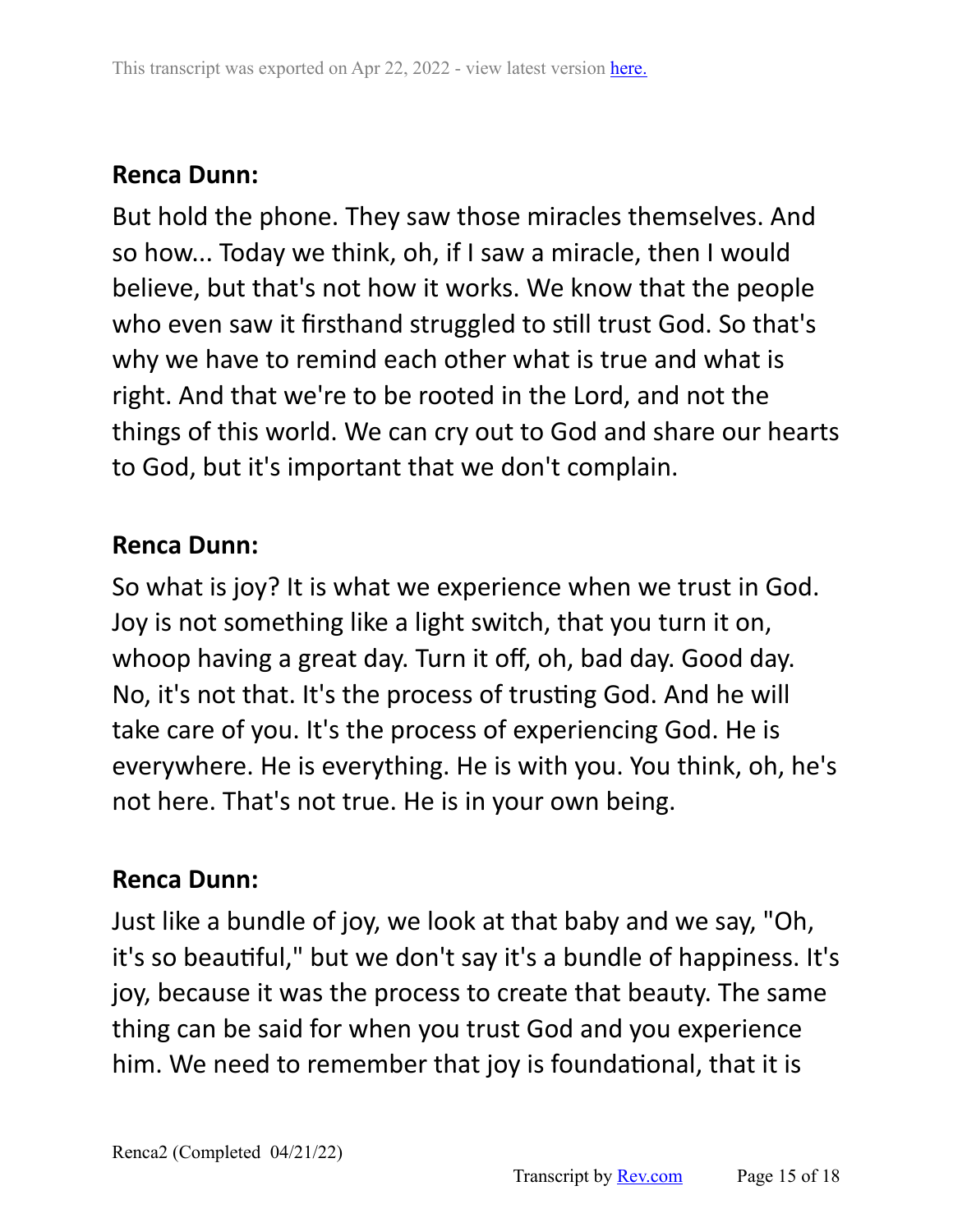not conditional, that it is built and not bought, and that joy is internal and not external.

### **Renca Dunn:**

I want us to remember to be rooted in God. The joy that we have is of him, in him, and by him. And the more time that we work on our relationships with the Lord, the more you will see evidence of that, the more you'll have a spirit of joy within you. It's just like your friendships, relationships with your family members, if you don't get to sit down and spend time with them, you can't possibly know them. That means we need to be spending time with Jesus to get to know him.

### **Renca Dunn:**

So in summary, back at the beginning of my message, I talked about the words, unbreakable and joy. So we finished unpacking joy, but let's spend a few minutes on the concept of unbreakable. Unbreakable means that it is gushing out from within you and cannot be destroyed. I want to show you a short scene from a movie called Unbroken. And that movie has a man and in there, who is a Christian, and they were shipwrecked. And he said, "If you just save me, God, I will serve you forever." And after he saved, he then gets taken hostage. He says, "Okay, if you rescue me, I will serve you forever." Well, then what's going to happen next. It's a great movie. And I want you to watch it really quickly to see this clip that is super powerful and moving as we envision what the word unbreakable means.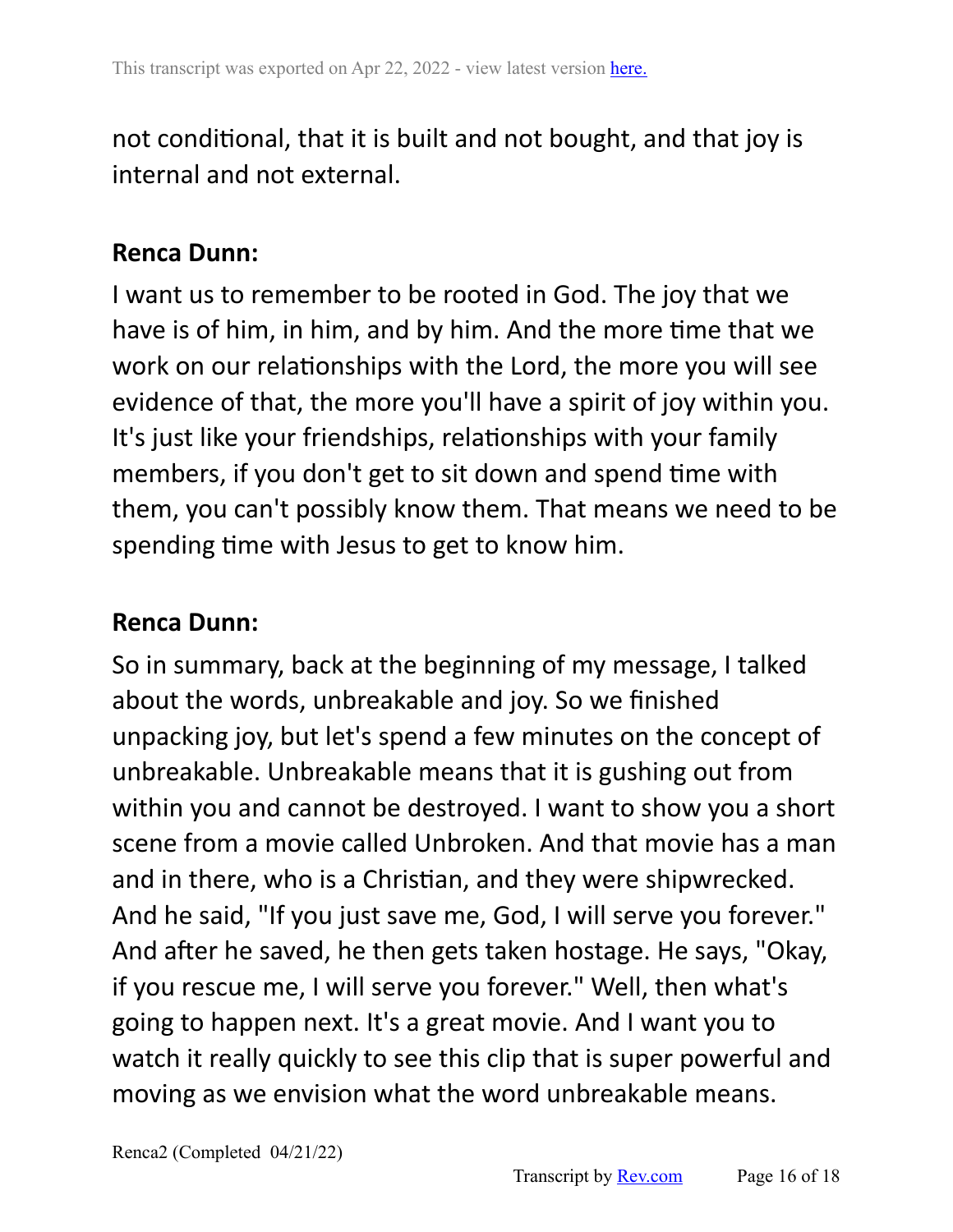(silence)

# **Renca Dunn:**

When you see that scene, honestly, it's a beautiful moment that process of him lifting the beam up with all of his strength. I mean, he's struggling. He's having a hard time. He's using all of his effort, all of his strength, until, finally, it's lifted above his head. That was a process, an arduous process of lifting of straining, until, finally, it was above his head. I just think that's a beautiful representation of the process of joy as well.

### **Renca Dunn:**

Remember, we don't find joy in an aha, instantaneous, I got it, I found the key kind of moment. Joy is a daily reminder, a daily process, a daily building and rooting. When times get tough, a and things get stressful or life goes sideways, when the winds of life are blowing against the trunk of your tree, the frustrations and the pressures just seem insurmountable, you have to keep going, because the joy is still there. It's a process every day. It's not a one and done. Or maybe, "Oh, I got it this year, ah, but I'll work on it more next year." It is a process until we are six feet under. And the best part is, once we are done with our time on earth, we get to be with Jesus and experience his joy forever and ever. Read my lips, forever.